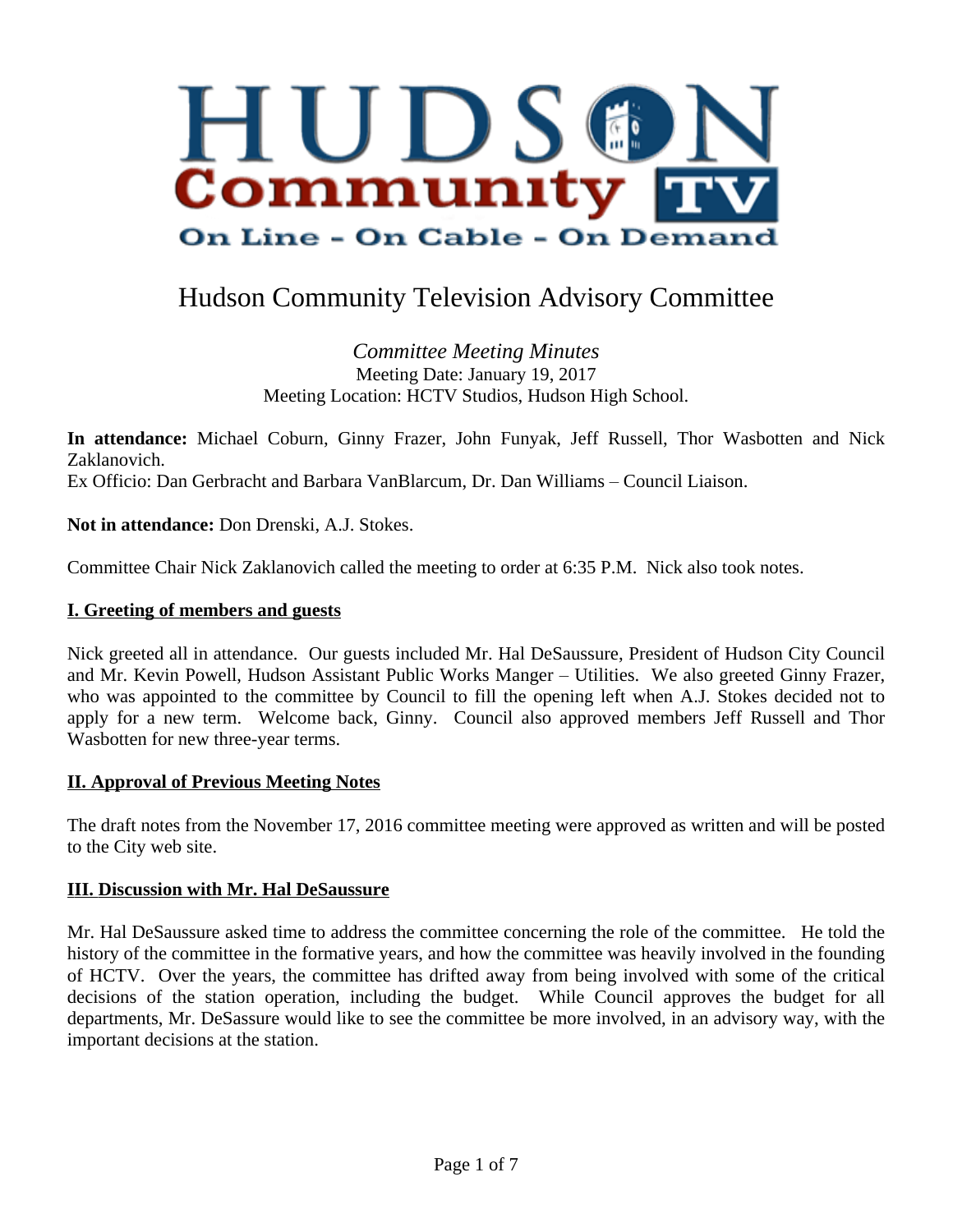#### **III. Discussion with Mr. Hal DeSaussure, continued**

The Advisory Committee guidelines were revised many years ago in an attempt to get the committee more involved with the station operation. Council would like to refocus the committee towards the charge that was intended. Mr. DeSassure also wanted to assure the committee members that they do have an important role to play with the station and the roll is a substantive roll that is important to the City and Council. He recommended that we look at the Park Board meetings (which are recorded and available via archive streaming), to see how the Park Board interacts and provides advisory input to the Parks Department. Dr. Williams provided the established purpose and the committee charge that was created by Council many years ago. None of the members present had seen this document before and found it to be valuable information for moving forward.

Mr. DeSaussure said that the committee should start being involved in the budget decisions and more involved in other important aspects of the station operation. Michael Coburn added that the new station comanagers, Dan & Barb have mentioned that they are interested in the committee's role and would be in favor of accepting more advice from the committee.

Mr. DeSaussure said that looking forward, the evolution of technology and changes in the cable industry are subjects that the committee need to look into and plan ahead for. He suggested that perhaps we should invite City Solicitor Todd Hunt to one of our meetings to discuss the future legal ramifications of the changing public access world, including possibly using media outlets such as Facebook to broaden the scope and outreach of HCTV.

Dr. Williams added that the recent changes brought about a new day at HCTV and the committee should not feel restricted in their input and their suggested creativity.

Jeff asked about the expansion of the Velocity broadband service to residential customers and the possibility of adding a rider to the Velocity charges to help fund HCTV. Mr. DeSassure replied that the current plan is to restrict Velocity availability to businesses only, due to the infrastructure not being generally available to homes. If the residential service does eventually go forward, then a surcharge for HCTV would be a possibility.

Michael added that he foresees a future decrease in the franchise fee revenues and the committee has been looking for alternative funding sources, but suggested that he did not want to be in the fund raising business. Mr. DeSaussure responded that it should be the goal of the station management and the committee to make the station so relevant to Hudson that Council could not consider not funding the operation, regardless of franchise fee levels and solicited funding.

Dr. Williams mentioned that Council does not subsidize the costs for HCTV to record and present the community meetings and perhaps Council should think about considering a subsidy for that public service, particularly since the recorded record is now the official public record of the City meetings. Dan Gerbracht added that he and Barbara VanBlarcum are meeting with the City Finance director about the issue on January 20.

Ginny asked if the school system is involved in the decisions impacting the operation of HCTV. Mr. DeSaussure responded that the schools have not asked for anything specifically in regards to equipment and events that are covered. Decisions relating to those items have solely been made by station management.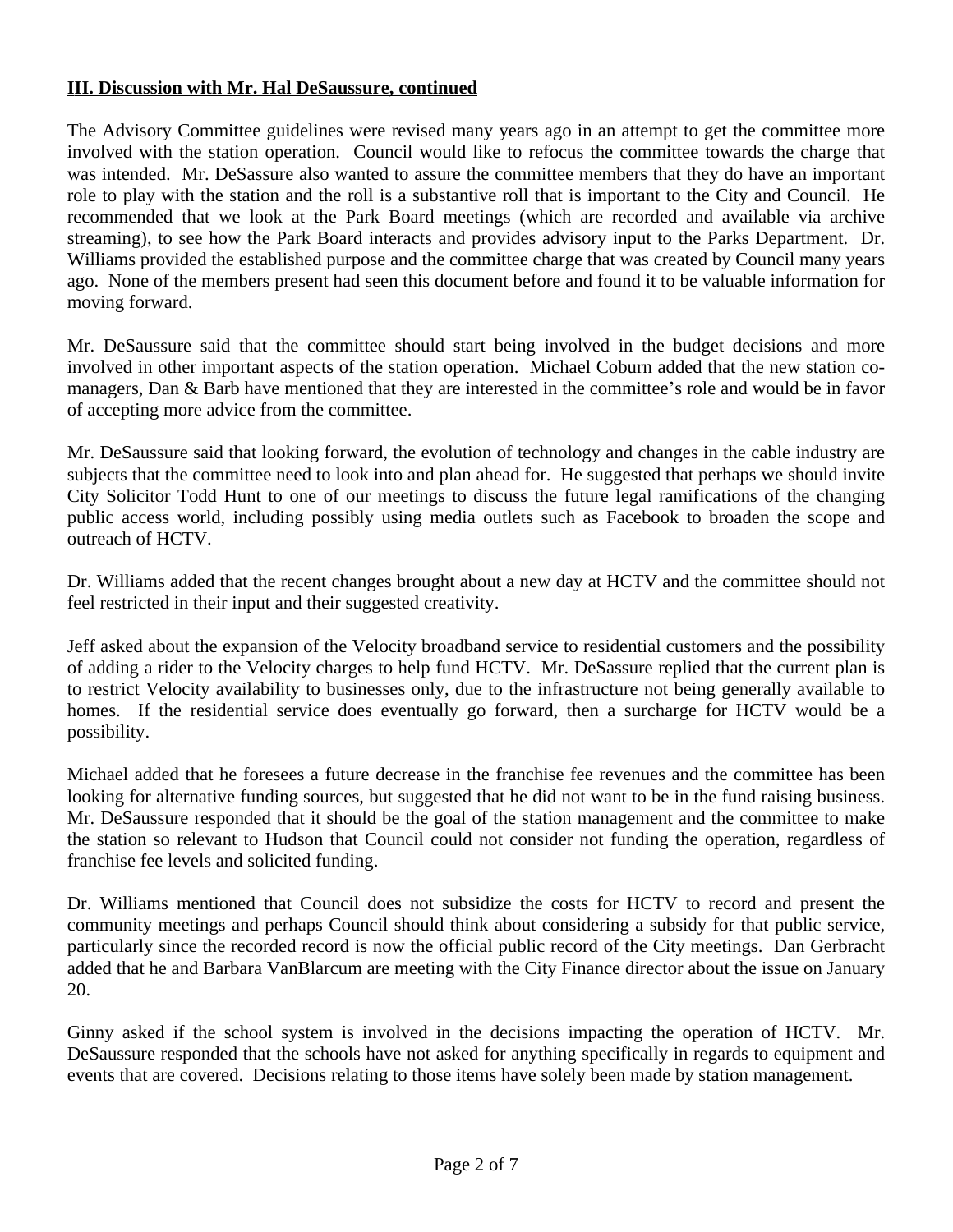#### **III. Discussion with Mr. Hal DeSaussure, continued**

Ginny also mentioned that the idea of locating the station at the High School was to get the students involved. Mr. Powell answered that the discussions with the school board regarding their involvement were just restarted in November. Dr. Williams added that City Manager Jane Howington and School Superintendent Phil Herman are talking about the partnership between the City and the Schools in regards to the station and he expects those talks to be fruitful towards getting greater student involvement. Ginny said that she would like to see the students doing graphics projects and the like that would count towards their class while giving them an opportunity to get involved with the station.

Jeff asked about restrictions on soliciting funds from local businesses for underwriting contributions. Dan Gerbracht said that Good Day in Hudson is underwritten by several local businesses who have their names mentioned before and after every Good Day program. Dr. Williams said that it would be a good idea to have the City Solicitor spell out guidelines for underwriting. Dan said that he knows of many other potential underwriters, but they need to have viewer data before they will contribute. For the next meeting, we should invite the question to the legal team for their input.

Jeff asked about the involvement of the City Communications Department in promoting the station. Mr. DeSaussure responded that the City Manager is a strong advocate of tearing down the "silos" that have grown up in the city between the differing operations and will be working towards getting the cooperation between the City departments that had not been there in the past.

Mr. DeSaussure also said that the committee members should contact Council with ideas and problems and perhaps ask for time at a Council Workshop session to discuss HCTV related items.

#### **IV. Station Management Report - Dan Gerbracht & Barbara VanBlarcum**

Dan said that new channels of cooperation have been opened between the station management and the Communications Department that should lead to a better cooperation between the two entities. Dan said that they would be meeting with Communications Manager Jody Roberts in the next week to discuss mutual opportunities. One of the first projects that they will be working on is a production that will follow the snow removal crews as they go about their important task. Of course, there must be snow on the ground to have something to discuss with the snow workers, but Mother Nature should be providing us with some snow to work with soon.

Dan reported that the station had a new Facebook page in place just before the recent holiday concerts. Reports were that over 50 viewers worldwide accessed the concert while it was happening. The City and the School administrators were excited by the new Facebook access opportunity and are thinking of other ways that it can be utilized.

Dan recently posted a production on the Hudson Fuel Gas Fire on Facebook as well as the on demand web site. Dan showed all in attendance the media that was being shown and the amount of viewer interest that it had generated. The viewership via the on-demand web site showed that over 1,300 viewers had accessed the Fuel Gas Fire program. Dan is able to view the number of times that each program is accessed via the web site, which could be important information that could be shared with potential underwriters, including a possible underwriter for the web site itself. A legal opinion on the extent of the underwriting opportunities is needed.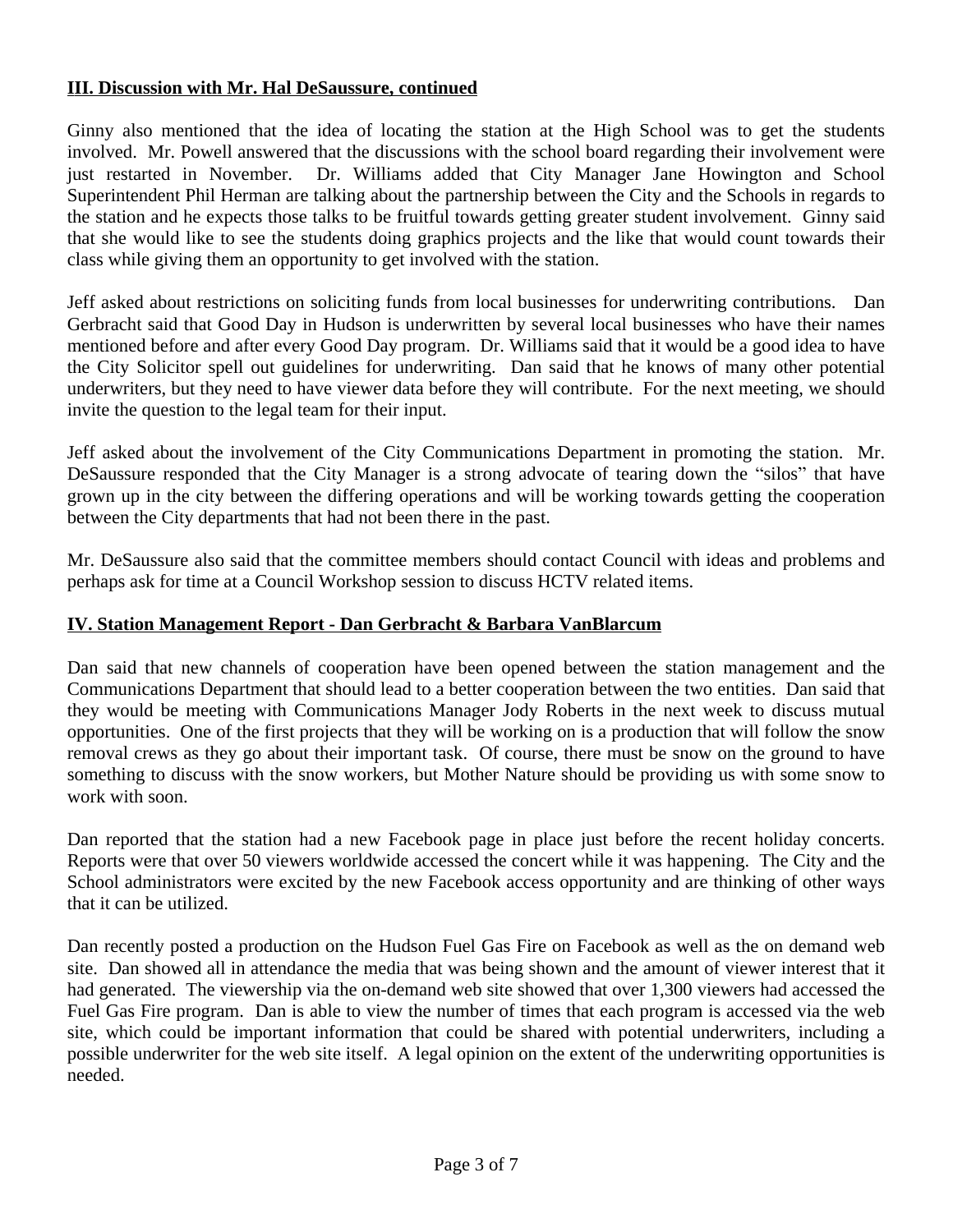### **IV. Station Management Report - Dan Gerbracht & Barbara VanBlarcum, continued**

Thor asked if it was possible to measure both the Facebook and web page access numbers, to see if the new Facebook viewers have affected (decreased) the web site access numbers. Dan said that he would check with Communications Manager Jody Roberts to see if she could provide that data.

Thor said that he thought that the recent addition of Facebook Live access to HCTV was a monumental accomplishment in improving viewer access.

Barb said that she suggested that each week, perhaps on Friday afternoon, a new video be posted to Facebook Live form the history archives. Ginny added that the weekly posting idea could be promoted to the citizens via a Hudson Hub-Times notice as well as exposure on the City web page. Jeff added that the Hub would be a great place to announce the Facebook access and Dr. Williams mentioned that he could bring the new access up during a Council meeting.

Dan is working with Mr. Powell to inventory and attempt to sell, sometime in the future, some of the accumulation of old, unused equipment that has gathered at the station over the years.

Barb said that they are looking at a redesign of the station logo. Since the change over to Community Television, they have found that the current logo becomes distorted and unreadable when used as a "bug" on the video screen during HCTV productions. Help in the design of a new station logo has been requested from Kent State University via Thor.

Dan said that the station is looking at getting a new vehicle, which could be used as a remote broadcast vehicle. They would also like to wrap the vehicle in the station logo, much like the Velocity vehicles in town.

Dan said that they are looking at obtaining new mobile cameras to replace the old access cameras that are over 12 years old. The Sony NX camera was selected as the preferred replacement camera because they have a similar picture quality to the current studio cameras. The new cameras list for \$3,200 and the station hopes to buy three or four cameras. The new cameras would be used by staff and well trained access producers. The old access cameras would be kept for the use of other access producers.

Dan is also looking at obtaining a digital countdown clock for the studio for timed production events. The audio section of the station is also being looked at for upgrade to a digital format that could be controlled from an I-Pad. Dan said they have found that the existing audio control board is too big and cumbersome for the productions that are done in the studio.

All of the above ideas have not been purchased or budgeted at this time. Thor asked Dan to scan the information on the equipment purchases and to send that information to all committee members. Dan said that he would do so.

Dan said that his connections with the Hudson Players have resulted in plans to construct a new set for the HCTV studio. Dan will share the design information for the new set with the committee when he has new information.

Barb said that a trip was made recently to Alliance Community Television (ACT) to look at their operation. Barb said that the alliance operation is 45 years old and is operated as a non-profit operation. The Alliance station is run as an educational opportunity for school students and has a large amount of student help in the station operation.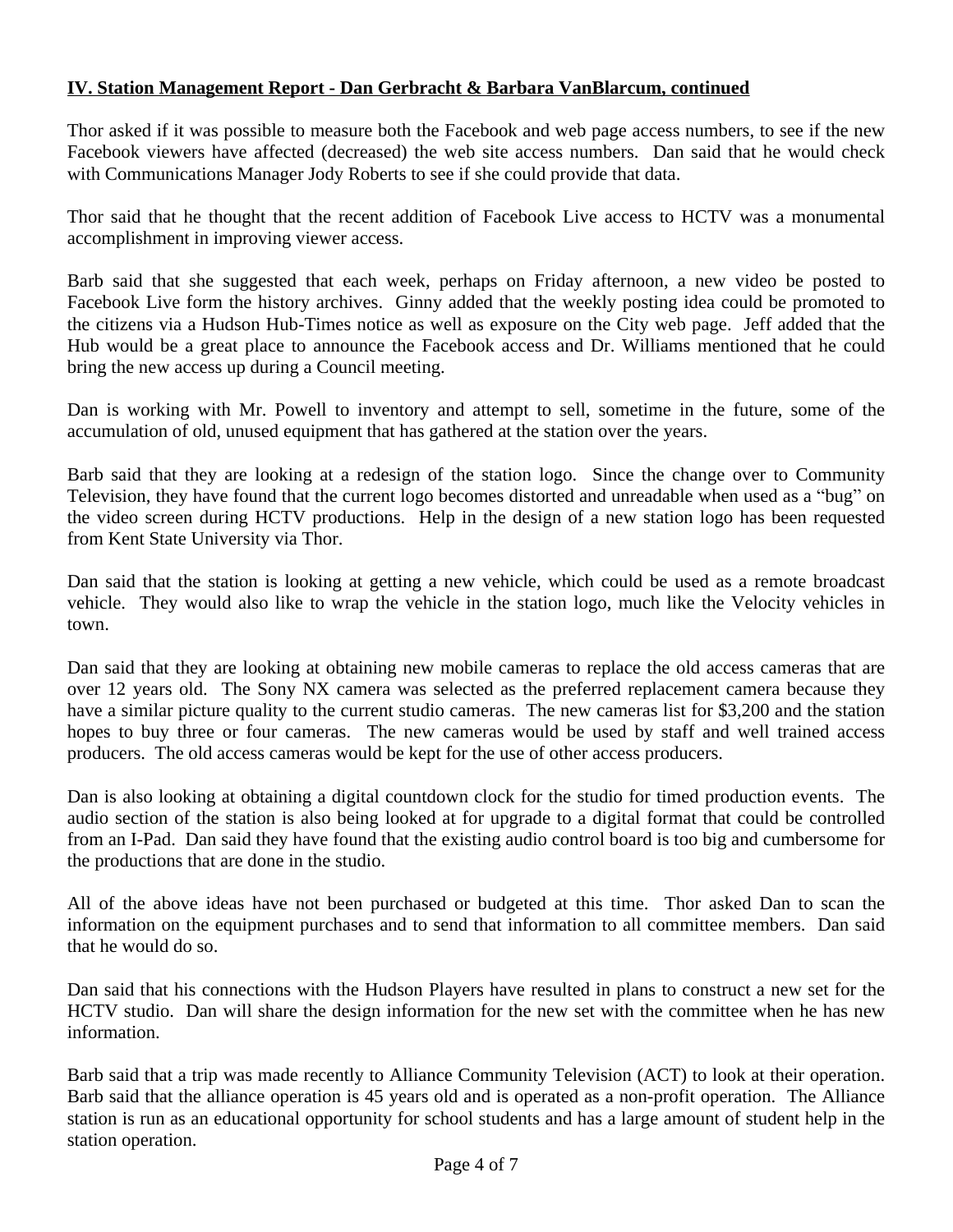## **IV. Station Management Report - Dan Gerbracht & Barbara VanBlarcum, continued**

Barb said that the operations committee for ACT is made up of people from all facets of the community, including the schools, businesses, library and theatre. ACT is housed in what was originally a theatre. Barb showed pictures that were taken during the visit. Alliance produces many mobile productions in and around the schools.

Dan said that the visit was well received and the operations people at ACT are willing to talk with our committee about how their operation is run.

Ginny asked if the arrangement at ACT of having a diverse group of members on their operations committee appears to be an advantage. Barb responded that the original HCTV Advisory Committee was made up of 13 members and had representatives from the Hudson City Schools and Western Reserve Academy. She was not sure why or when the representatives from the schools stopped being involved with the committee. Barb suggested possibly adding more non-voting members, such as the new Chamber of Commerce director and possibly representatives from Seton Catholic & Hudson Montessori. Dan said that they would reach out to the school organizations and the Chamber to see if they have interest in being involved.

#### **V. Time-Warner / Spectrum Update**

Barb reported that the grant request from the Burton D. Morgan Foundation should be decided by the end of January. The grant, if approved, will cover the expense of the transmission equipment upgrade as well as entrepreneurial programming. Dan said that they would be recording an event for the Morgan Foundation next week.

#### **VI. Public Access Update – Barbara VanBlarcum**

Barb distributed the programming hours report to the members. She also reported that the station is a member of the Alliance for Community Media and they will be having their annual national conference in Cincinnati at the end of March and Barb & Dan plan to attend. Dan feels that with the uncertainty of the Spectrum change over, that working with the Alliance could be valuable and educational.

Barb reported that the Genealogical Society has produced several programs, as has Kabir Bhatia with his KB Time program. Kabir would like to do a monthly program and the station would like to promote it as a regular production.

Dr. Williams asked if the station would be recording the interview that Kabir will conduct with Step 2 and Little Tikes founder Tom Murdough at the Library. Dan said that the program would be recorded, if Mr. Murdough agrees to being recorded, which has not yet happened.

Ultimate Game challenge has recorded new programs and staff member Meg Andrus is producing her own program called "Scenes and Things" about random scenes around Hudson. The Clocktower Band has recorded a concert and the Laurel Lake Christmas Choral also recorded their holiday event for presentation on HCTV. NZAM productions has contributed several new programs and a new version of Inn Chat was produced with Miss Ren at the Jerimiah King house. The guest interview in that program was long time veterinarian Keith Colwell.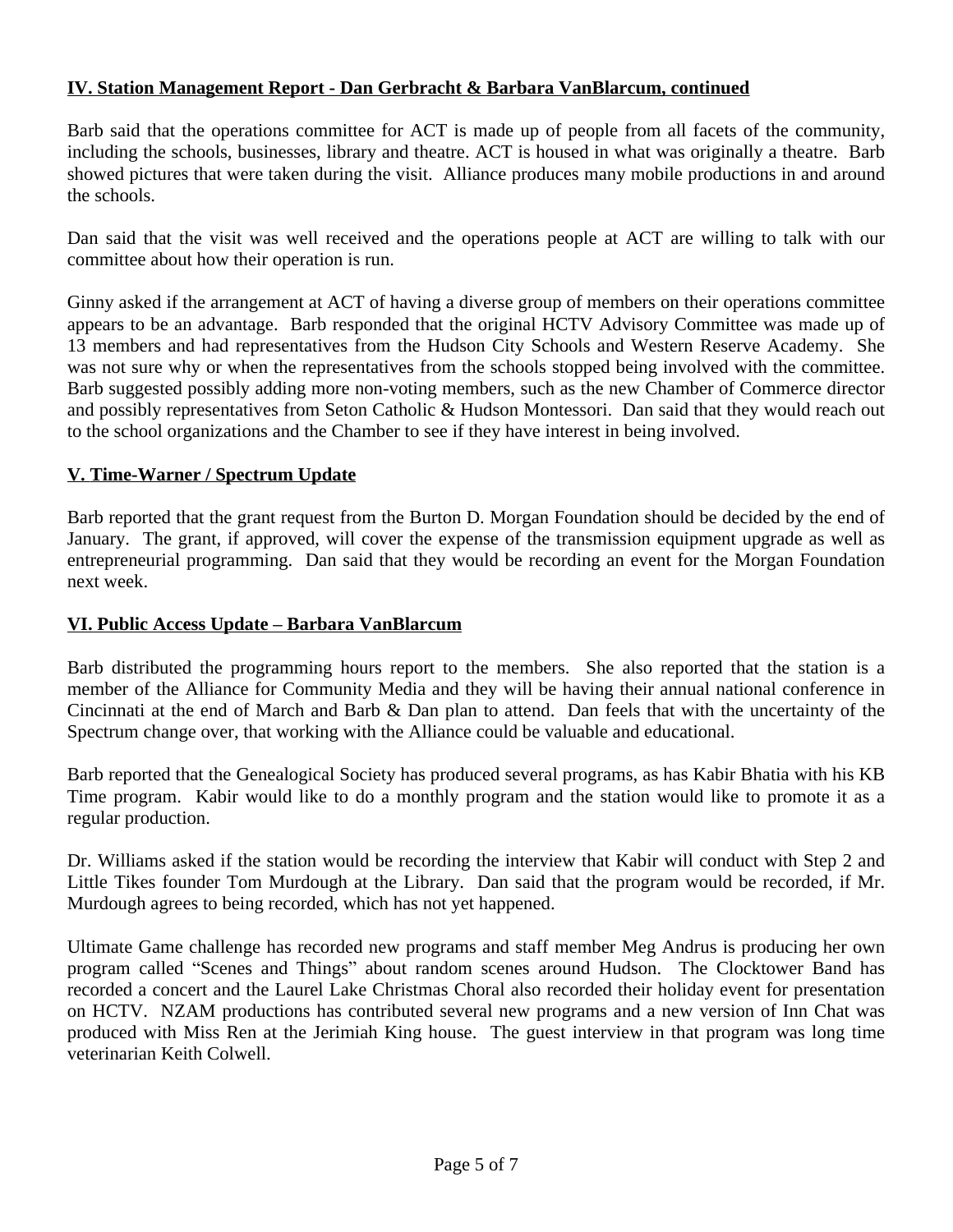### **VII. Community Organization Liaison**

Nick said that he had created a new e-mail blast to go out to organizations in town to invite them to use the station to promote their organizations. Nick said that an e-mail blast had been sent out last year, with very little in the way of response, but it would not hurt to try again this year.

#### **VIII. Friends of Hudson Community Television**

Nick said that the Friends of HCTV need to have another organizational meeting to get things moving with the group. Nick suggested meeting at the Library again, as they had in the past. Barb said that there is still interest in a Friends of group and that a further organizational meeting should move forward.

#### **IX. Student Discussion Program meeting update – Thor Wasbotten**

Thor reported that he had a good meeting with the School Administration before the end of last year, but not much had happened since about moving ahead on the idea of a discussion program with the Hudson High students. Barb said that she had contacted Kelly Kempf, Director of Pupil Services for the schools about the program and that Ms. Kempf was going to try to get things moving on getting a discussion program set up. Thor said that he thought asking Kabir Bhatia to help with a discussion program would be a good move.

Barb said that they have been considering wiring a conference room in the school that could be used for a discussion program. Thor said that he would invite the School Administrators to his upcoming discussion program at KSU in hopes that their attendance will spur their interest in holding a similar program at Hudson High.

#### **X. Previous Meeting Follow Up & Once Around**

Michael said that his experience in volunteering as a camera operator at several of the music concerts and a basketball game was a good experience for him. He said that he was not aware of the entire behind the scenes work that goes into one of the live to tape productions and recommended to all the committee members to try helping sometime. Michael said that he would like to see more HHS student involvement in the concert and sports productions.

John Funyak said that he had a lot to catch up on since he had missed the last meeting. He also asked if there was a signup sheet for volunteering as a crewmember for program shoots. Dan said that he has been using Signup Genius for scheduling of program staffs. Nick will share that link to the members for those that would like to volunteer.

John suggested that a culinary show focused on either the Family & Consumer Science class at the High School or some of the fine restaurants of Hudson may be a good idea for a future program. John also mentioned a real estate update program. The committee members were concerned about the legality of such a program. We need to get an opinion from the City Solicitor about what is allowed in the area of underwritten public access programs.

Ginny asked about a presence at the upcoming PTO Pancake Breakfast. Dan said that they would like the station to be involved with the event. Ginny thought that it would be a great opportunity to promote the new Facebook access capability.